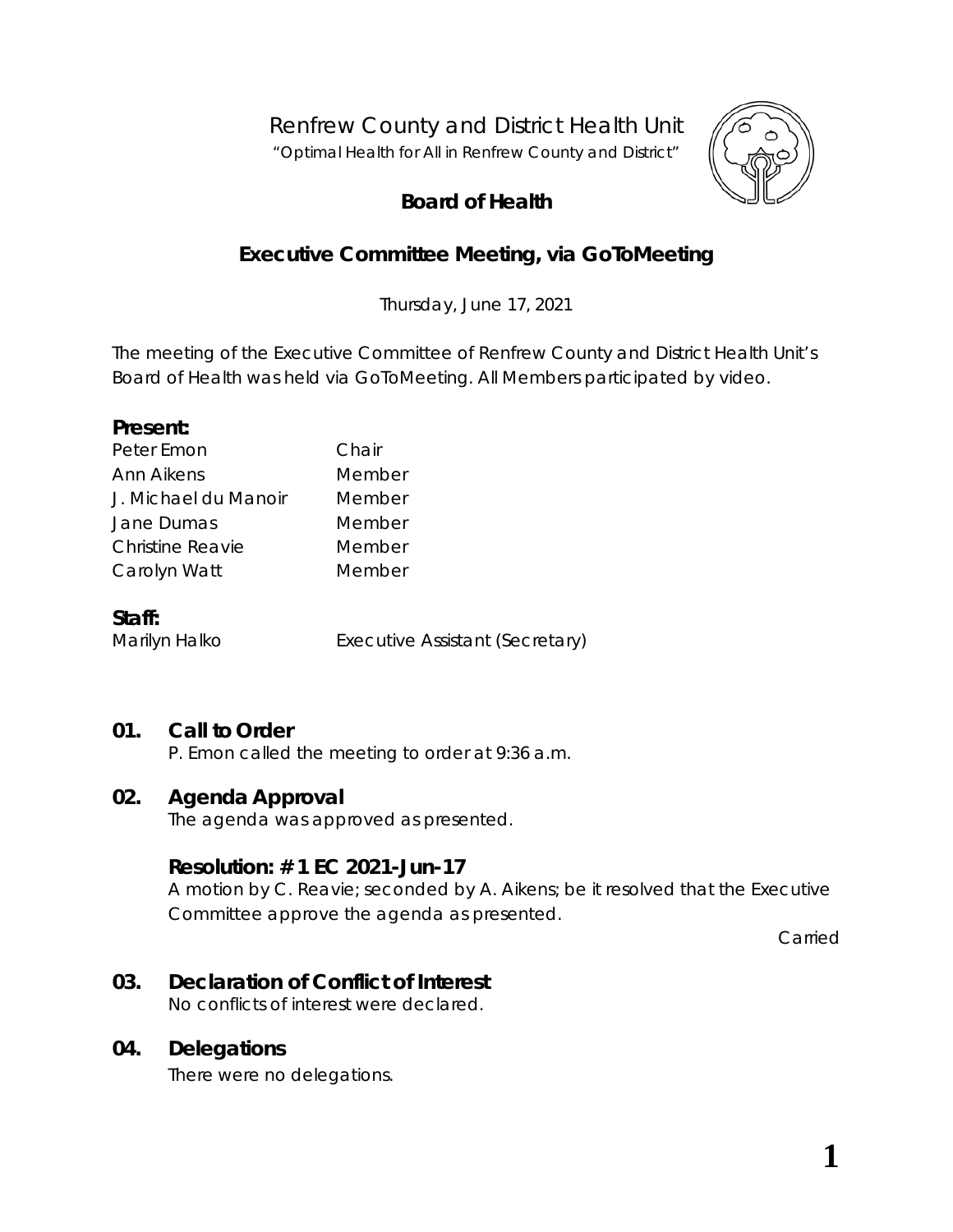## **05. Minutes of Previous Meeting (Approval)**

a. Approval of the meeting minutes from the Executive Committee meeting held on Thursday, May 13, 2021.

# **Resolution: # 2 EC 2021-Jun-17**

A motion by J. Dumas; seconded by C. Watt; be it resolved that the Executive Committee approve the meeting minutes for Thursday, May 13, 2021, as presented.

Carried

### **06. Business Arising**

a. Action List—2021-May-25 The Committee Chair acknowledged the Items shown below in the Action List Parking Lot, would be addressed by the Committee in the future:

# **Parking Lot**

| Date        | Section of Agenda/<br><b>Referral to Committee</b> | <b>Item</b>                                                                                                                                                                                                                                                                                                                                                                                                                                                                                                                                                                                                 |
|-------------|----------------------------------------------------|-------------------------------------------------------------------------------------------------------------------------------------------------------------------------------------------------------------------------------------------------------------------------------------------------------------------------------------------------------------------------------------------------------------------------------------------------------------------------------------------------------------------------------------------------------------------------------------------------------------|
| 2021-Feb-23 | <b>Executive Committee</b>                         | Determinants of Health from<br>Correspondence:<br>a. CODE-COMOH School Nutrition<br>b. COMOH Letter School Reopening<br>c. alPHa Letter Paid Sick Leave<br>d. Support for Bill 216 Food Literacy<br>e. Paid Sick Leave during an Infection<br>Disease Emergency<br>Paid Sick Leave during COVID-19<br>f.<br>and beyond<br>2021-Mar-30<br>g. Paid Sick Days Reform Letter<br>Mandatory Paid Sick Leave in Ontario<br>a.<br>b. CODE COMOH Student Nutrition<br>Program Support<br>2021-May-25<br>c. Ontario expanding Access to<br>Dental Care and Affordable<br>Prescription Drugs for Vulnerable<br>Seniors |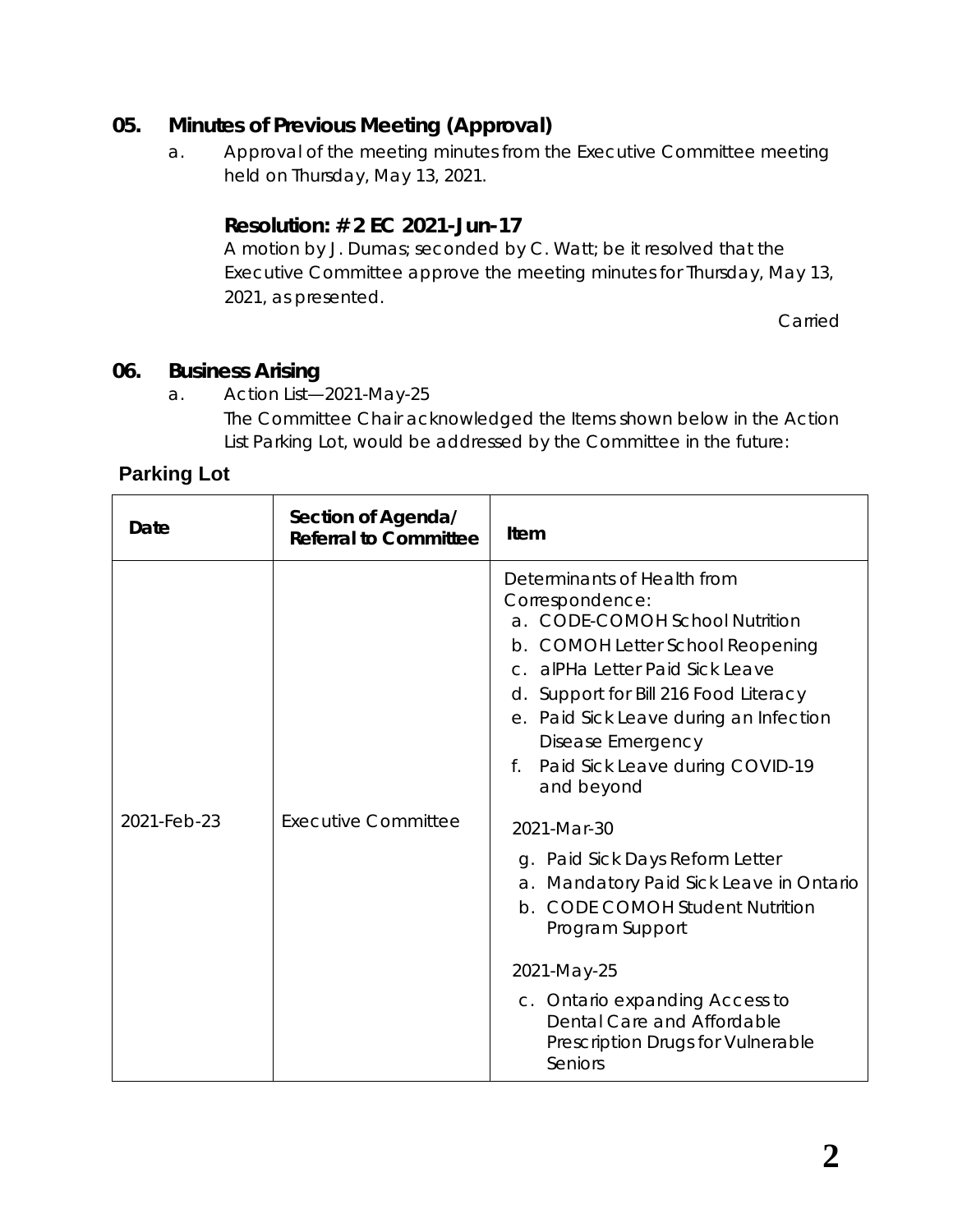| 2021-Feb-11 | <b>Executive Committee</b> | May 2021-for review-send letter re:<br>2021 flu season—include access to flu<br>vaccine                                                                                 |
|-------------|----------------------------|-------------------------------------------------------------------------------------------------------------------------------------------------------------------------|
| 2021-Feb-11 | <b>Executive Committee</b> | Follow-up re: access to<br>COVID-19 immunization for small rural<br>communities                                                                                         |
| 2021-Feb-11 | <b>Executive Committee</b> | Determinants of Health:<br>• Guaranteed basic income<br>Paid sick leave<br>Housing<br>Access to a primary care provider in<br>RC&D                                      |
| 2021-Feb-11 | <b>Executive Committee</b> | End of 2021-Lessons Learned during the<br>COVD-19 Pandemic Preparing for the<br>Next One                                                                                |
| 2020-Oct-27 | 13. Closed                 | Consideration for Executive Sessions-<br>referred to Governance Committee-<br>January 2021<br>Reference material-alPHa Board of<br>Health Governance Toolkit-on page 12 |
| 2020-Sep-29 | 07. Correspondence         | Guaranteed Basic Income in Throne<br>Speech<br>2021-May-25<br>Basic Income for Income Security during<br>COVID-19 Pandemic and Beyond                                   |

i. Consideration for Executive Sessions—referred to Governance Committee—January 2021—found on page 12 of the *[alPHa](https://cdn.ymaws.com/alphaweb.site-ym.com/resource/resmgr/boh_file/alpha_boh_governance_toolkit.pdf) [Board of](https://cdn.ymaws.com/alphaweb.site-ym.com/resource/resmgr/boh_file/alpha_boh_governance_toolkit.pdf) [Health Governance](https://cdn.ymaws.com/alphaweb.site-ym.com/resource/resmgr/boh_file/alpha_boh_governance_toolkit.pdf) [Toolkit](https://cdn.ymaws.com/alphaweb.site-ym.com/resource/resmgr/boh_file/alpha_boh_governance_toolkit.pdf)*.

The Governance Committee will consider some of the following items for the *Sessions*:

- Procedural
- Intent
- Legality
- Transparency
- No staff present
- No documentation required.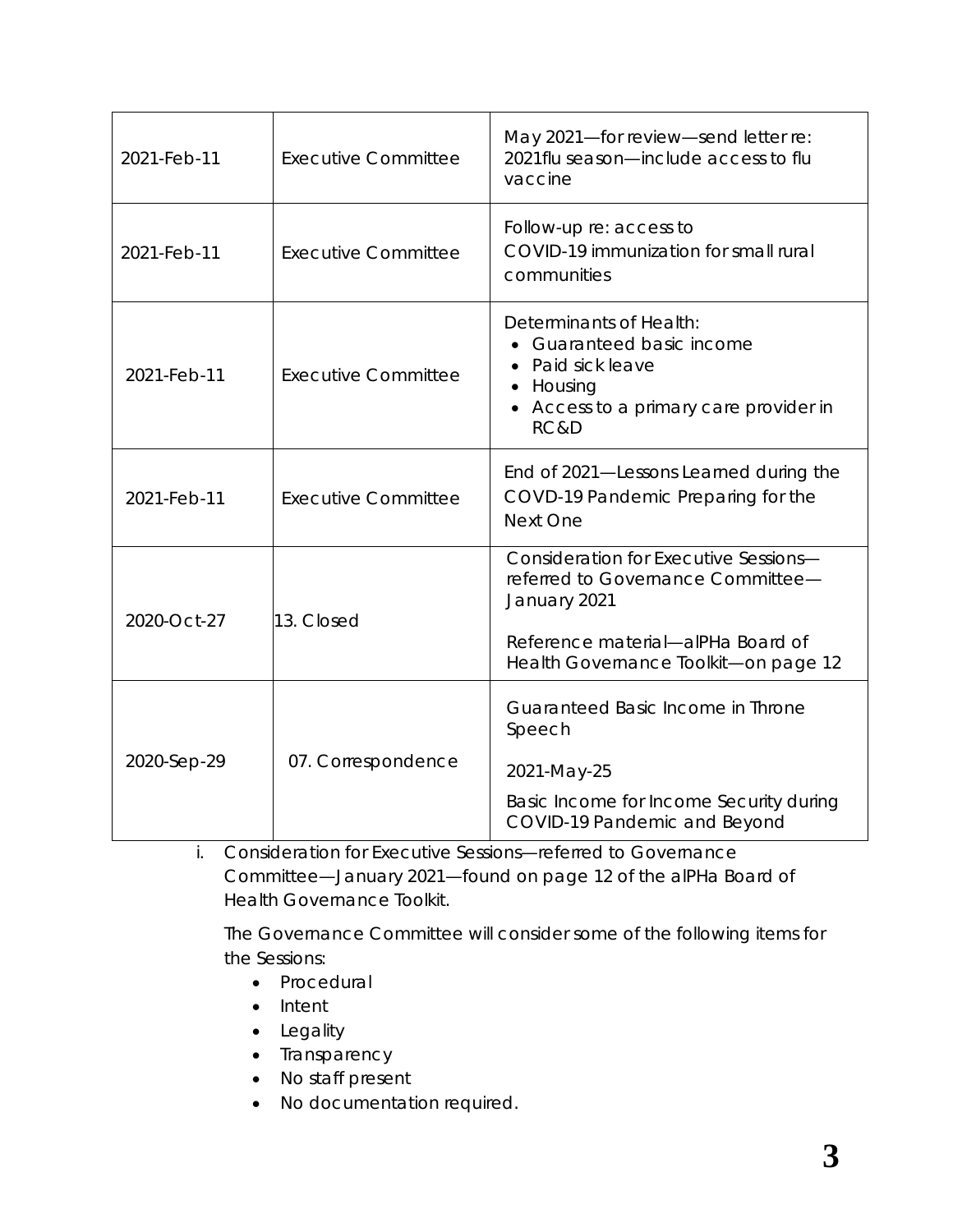ii. Opioids—Changing Circumstances [Changing Circumstances Surrounding Opioid-Related Deaths in Ontario](http://portal.rcdhu.com/board/wp-content/uploads/2021/06/06.-a.-ii.-Opioids-Changing-Circumstances.pdf)  [during the COVID-19 Pandemic—May 2021](http://portal.rcdhu.com/board/wp-content/uploads/2021/06/06.-a.-ii.-Opioids-Changing-Circumstances.pdf)

In the Report to the Board on 2019-May-28 the [Community Overdose](http://portal.rcdhu.com/board/wp-content/uploads/2021/06/Community-Overdose-Response-Presentation-May-28-2019.pdf)  [Response Presentation](http://portal.rcdhu.com/board/wp-content/uploads/2021/06/Community-Overdose-Response-Presentation-May-28-2019.pdf) by Andrew Keck identified the 13-member committee—Community Overdose Response Group—that already exists in Renfrew County and District (RCD) and includes the following RCD agencies: Renfrew County and District Health Unit (RCDHU), Emergency Medical Services (EMS), Ontario Provincial Police (OPP), Algonquins of Pikwàkanagàn Health Services, Pathways Alcohol and Drug Treatment Services, Addictions Treatment Services, Pembroke Regional Hospital (PRH), Deep River and District Hospital (DRDH), Renfrew County and District Public School Board (RCDSB), Ontario Addiction Treatment Centre, Mackay Manor Inc./Community Withdrawal Management, Phoenix Centre, Mental Health Services of Renfrew County.

At the 2021 alPHa AGM & Conference the opioid crisis was identified as the number one priority for health units coming out of the COVID-19 pandemic.

Identified as a component of social services, a suggested leverage on the crisis might be to go to the source, via housing with safe injection sites.

After receiving direction from the Board, the Chair will send a letter of response to the Warden regarding the opioid crisis identified in RCD.

It was suggested that this report be sent to RCDHU's epidemiologist as a template for RCD's stats.

iii. Work Plan Development

The DRAFT *[Work Plan](http://portal.rcdhu.com/board/wp-content/uploads/2021/06/06.a.-iii.-DRAFT-Board-Work-Plan-2021-by-Committee.pdf)* was presented to the Committee.

Amendments included:

- re-format *Board Work Plan 2021* to fit on letter sized paper—8.5 x 11
- under Stakeholder Relations Committee add review and refresh *[Report: Community Engagement Review](http://portal.rcdhu.com/board/wp-content/uploads/2021/06/Report-Community-Engagement-Review-October-2018.pdf)* in the *Responsibility* column for Communication Strategies
- Committees to prioritize *Task*(s) at future meetings in October 2021 and flush out timelines.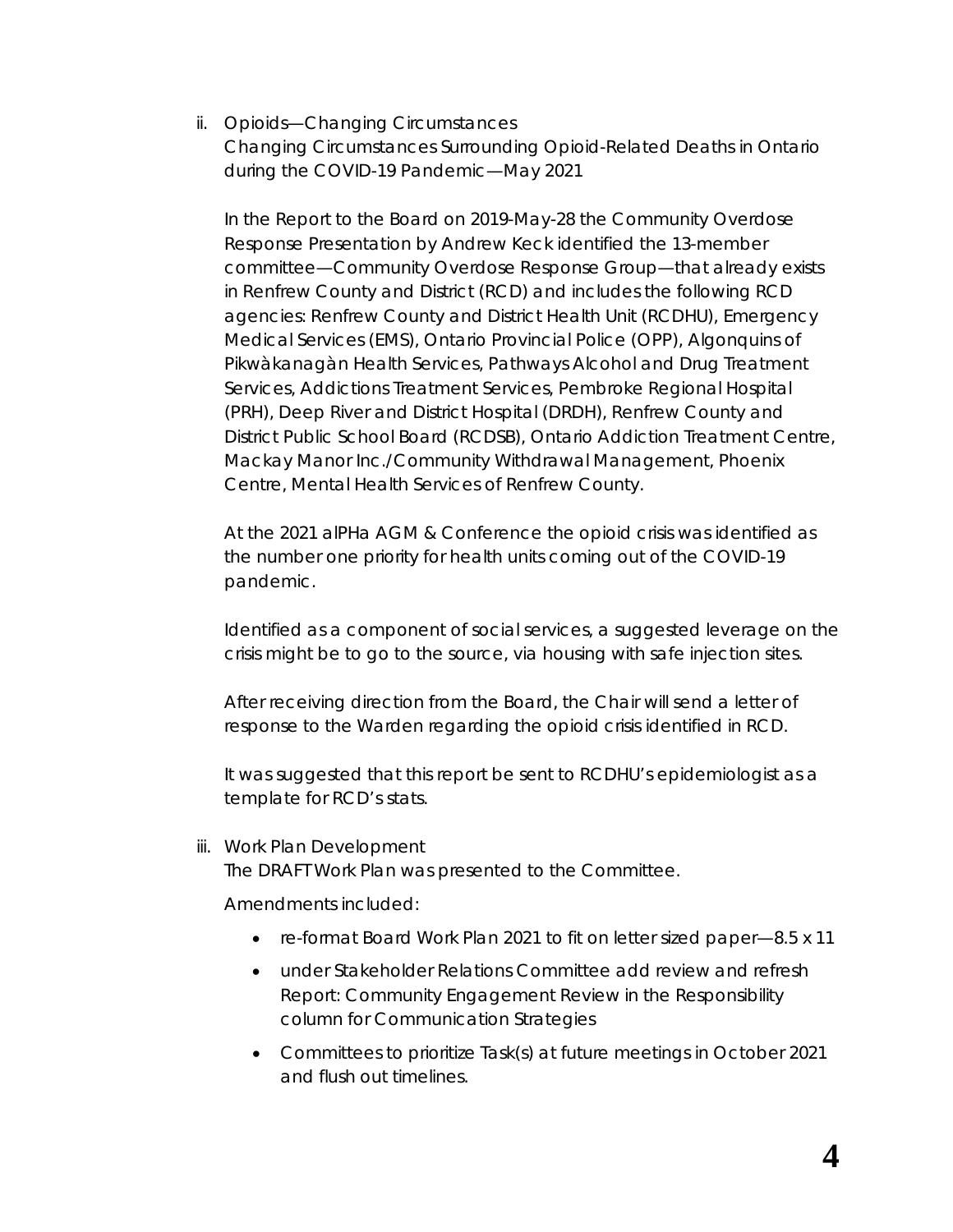# **Resolution: # 3 EC 2021-Jun-17**

A motion by C. Reavie; seconded by C. Watt; be it resolved that the Executive Committee recommends the *Board Work Plan 2021* be advanced to the Board for approval.

Carried

## **07. Correspondence**

There was no correspondence.

### **08. Staff Reports**

There were no Staff reports.

**09. Board Committee Reports**

There were no Board committee reports.

**10. By-Laws** There were no by-laws.

### **11. New Business**

- a. [Rural Response to COVID-19—February 2021](http://portal.rcdhu.com/board/wp-content/uploads/2021/06/Rural-Response-to-COVID-19.pdf) Use this as a template and add RCDHU stats.
- b. Youth Wellness Hub to Be Established in Renfrew County J. Dumas shared the announcement that a Youth Wellness Hub for RCD youth ages 12-25 will be funded for a Renfrew County location. The Hub will address the needs of youth related to mental health, substance use, education, employment, housing and other community and social services.

The following RCDHU report helped to strategize the needs of youth in RCD: [2018 Renfrew County Youth Needs Assessment Report--2018-Oct-12](http://portal.rcdhu.com/board/wp-content/uploads/2018/10/01.-d.-ii-Full-Report-2018-Renfrew-County-Youth-Needs-Assessment-Report.pdf)

### **12. Notice of Motion**

There was no notice of motion.

### **13. Closed**

There was no closed meeting.

### **14. Date of Next Meeting**

The next Executive Committee meeting is scheduled for Thursday, September 16, 2021, at 9:30 a.m.